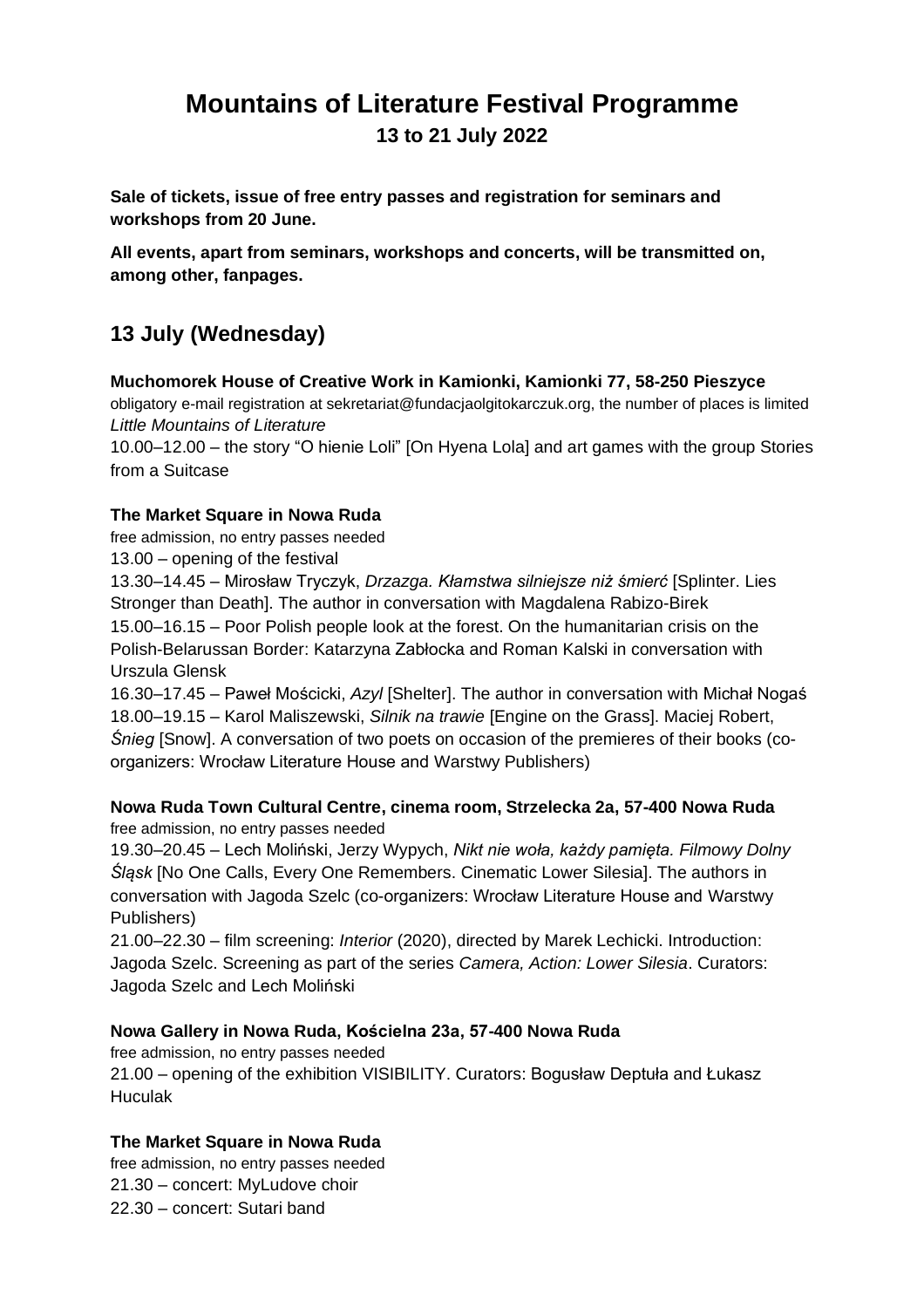# **14 July (Thursday)**

### **Łąkowa Centre, Łąkowa 1, 57–420 Radków**

obligatory e-mail registration at sekretariat@fundacjaolgitokarczuk.org, the number of places is limited *Flying Folk High School*

9.00–12.00 – seminar: Resistance, Rebellion, Utopia. Moderated by Magdalena Środa

### **Muchomorek House of Creative Work in Kamionki, Kamionki 77, 58-250 Pieszyce**

obligatory e-mail registration at sekretariat@fundacjaolgitokarczuk.org, the number of places is limited *Little Mountains of Literature*

10.00–12.00 – the story "O hienie Loli" [On Hyena Lola] and art games with the group Stories from a Suitcase

### **Nowa Ruda Town Cultural Centre, Strzelecka 2a, 57-400 Nowa Ruda, lobby**

*Flying Folk High School*

obligatory e-mail registration at sekretariat@fundacjaolgitokarczuk.org, the number of places is limited 11.00–14.00 – workshop: What Do Poles Talk About at Home. Moderator: Olga Mannheimer

### **Książ Castle, Piastów Śląskich 1, 58-306 Wałbrzych, ballroom**

a day free admission pass needed

13.00–13.30 – speech by Jean Asselborn, the Minister of Foreign and European Affairs of Luxembourg (co-organizer: Embassy of the Grand Duchy of Luxembourg)

13.30–14.00 – Q&A with the Minister of Foreign and European Affairs of Luxembourg Jean Asselborn. Moderated by the Honorary Consul of the Great Duchy of Luxembourg Krzysztof Bramorski

14.30–15.45 – On the sources of the European Union's values. A conversation between the Saxon Minister of Justice and for Democracy, European Affairs and Gender Equality Katja Meier and Jacek Żakowski (co-organizer: Free State of Saxony)

16.00–17.15 – Anne Applebaum and Donald Tusk, *Wybór* [The Choice]*.* The authors in conversation with Paweł Goźliński

17.30–19.00 – concert *A Few Words on the Soul* by Zofia Hanna and Mathias Coppens (coorganizer: Embassy of Belgium)

### **Ludwikowice Gallery, Główna 65, 57-450 Ludwikowice Kłodzkie**

free admission

17.30 – "Persistence in Nature and Persistence in Culture". An exhibition of photographs of artists associated with Jaga Hupało's Art Sanctuary in Bardo, taken by Patrycja Toczyńska. The opening of the exhibition will begin with a concert of ethnic music sounds of earth. Special guest Edyta Jungowska will read fragments of books "The Never Ending Story" and "Lady BabaJaga".

### **Nowa Ruda Town Cultural Centre, Strzelecka 2a, 57-400 Nowa Ruda**

free admission, no entry passes needed

19.00–19.45 – opening of the exhibition *Bellmer i inne komiksy* [Bellmer and other comic books] by Marek Turek

**Nowa Ruda Town Cultural Centre, Strzelecka 2a, 57-400 Nowa Ruda, cinema room** *Camera, Action: Lower Silesia*

20.00–22.00 – film screening: *Pętla* [Noose] (1958), directed by Wojciech Jerzy Has. Introduction: Jagoda Szelc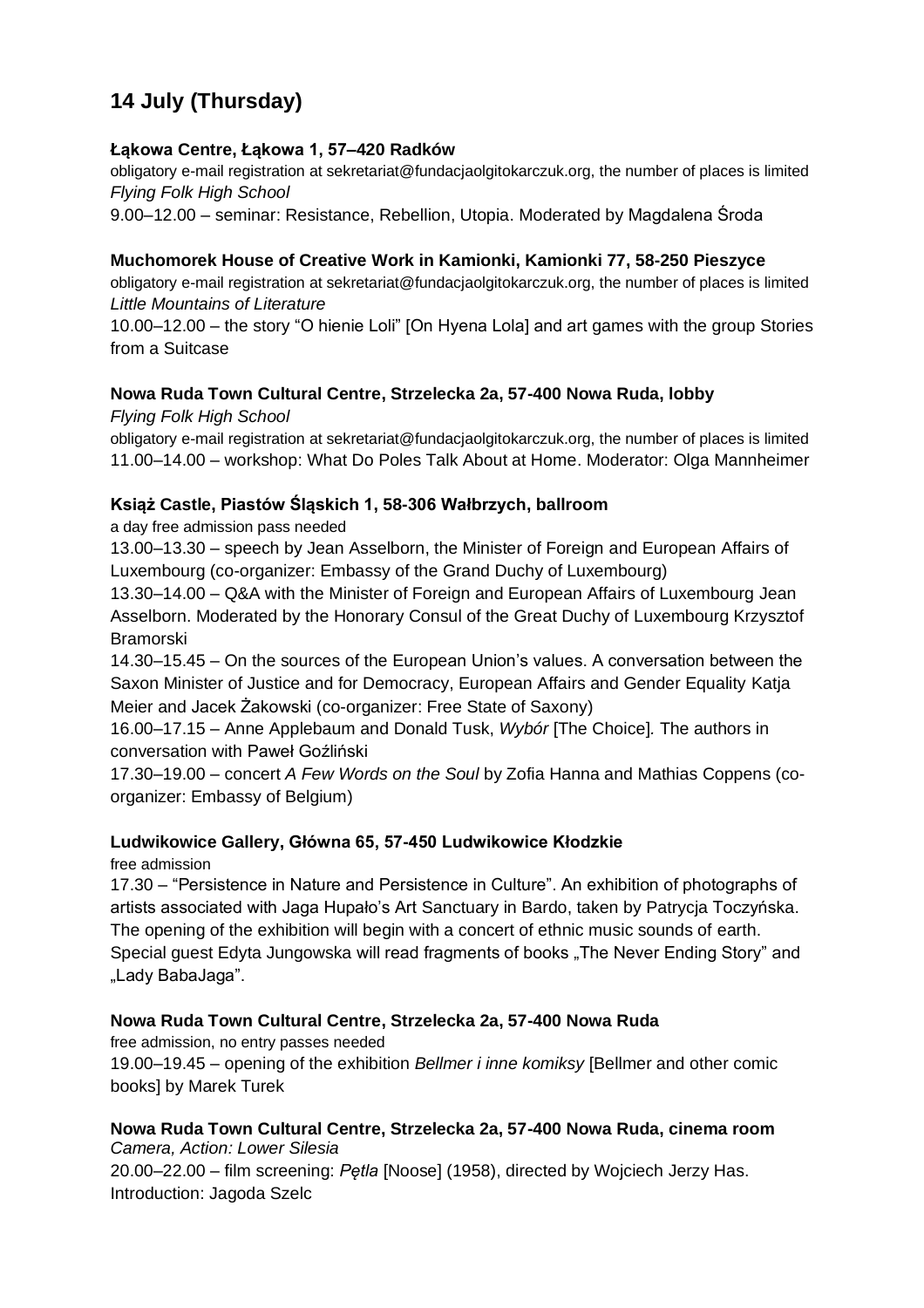### **Muchomorek House of Creative Work in Kamionki, Kamionki 77, 58-250 Pieszyce**

obligatory e-mail registration at sekretariat@fundacjaolgitokarczuk.org, the number of places is limited 20.00 – "Panahanda. Might this Night Finally End" performance directed by Nihad Jami and performed by Joanna Sarnecka

### **Sarny Castle, Ścinawka Górna 40D, 57-410 Ścinawka Górna**

paid event – ticket needed 22.00 – concert: Natalia Przybysz

## **15 July (Friday)**

### **Łąkowa Centre, Łąkowa 1, 57–420 Radków**

*Flying Folk High School* 9.00–12.00 – seminar: Resistance, Rebellion, Utopia. Moderated by Magdalena Środa (continued)

### **Muchomorek House of Creative Work in Kamionki, Kamionki 77, 58-250 Pieszyce**

obligatory e-mail registration at sekretariat@fundacjaolgitokarczuk.org, the number of places is limited *Little Mountains of Literature*

10.00–12.00 – the story "O hienie Loli" [On Hyena Lola] and art games with the group Stories from a Suitcase

### **Nowa Ruda Town Cultural Centre, Strzelecka 2a, 57-400 Nowa Ruda, lobby**

*Flying Folk High School* 11.00–14.00 – workshop: What Do Poles Talk About at Home. Moderator: Olga Mannheimer (continued)

### **Nowa Ruda Town Public Library, Bohaterów Getta 10, 57-400 Nowa Ruda**

closed event *Flying Folk High School* 10.00–12.00 – creative writing workshop. Moderators: Karol Maliszewski, Zbigniew Kruszyński and Miłka Malzahn, block I 12.00–14.00 – creative writing workshop. Moderators: Karol Maliszewski, Zbigniew Kruszyński and Miłka Malzahn, block II

### **Sarny Castle, Ścinawka Górna 40D, 57-410 Ścinawka Górna**

free admission

11.45–12.15 – opening of the photography exhibition *Wycinki* [Clippings] by Piotr Ososko 12.15–12.30 – opening of the exhibition *Sarnie Wieloryby* [Sarny Whales] by Tomarian Dragnus. Curator: Magdalena Mielnicka, co-curator: Patrycja Bochenek

### paid events – a day ticket needed

12.30–13.45 – a meeting on the anthology *Ziarno granatu. Mitologia według kobiet*  [Pomegranate Seed. Mythology According to Women]. Julia Fiedorczuk, Barbara Sadurska and Dominika Słowik in conversation with Paweł Goźliński (co-organizer: Agora) 14.00–15.15 – Karolina Korwin-Piotrowska, *Wszyscy wiedzieli* [Everybody Knew]. The author in conversation with Katarzyna Kasia

15.30–16.45 – Agnieszka Graff, Elżbieta Korolczuk, *Kto się boi gender?* [Who's Afraid of Gender?]. The authors in conversation with Kinga Dunin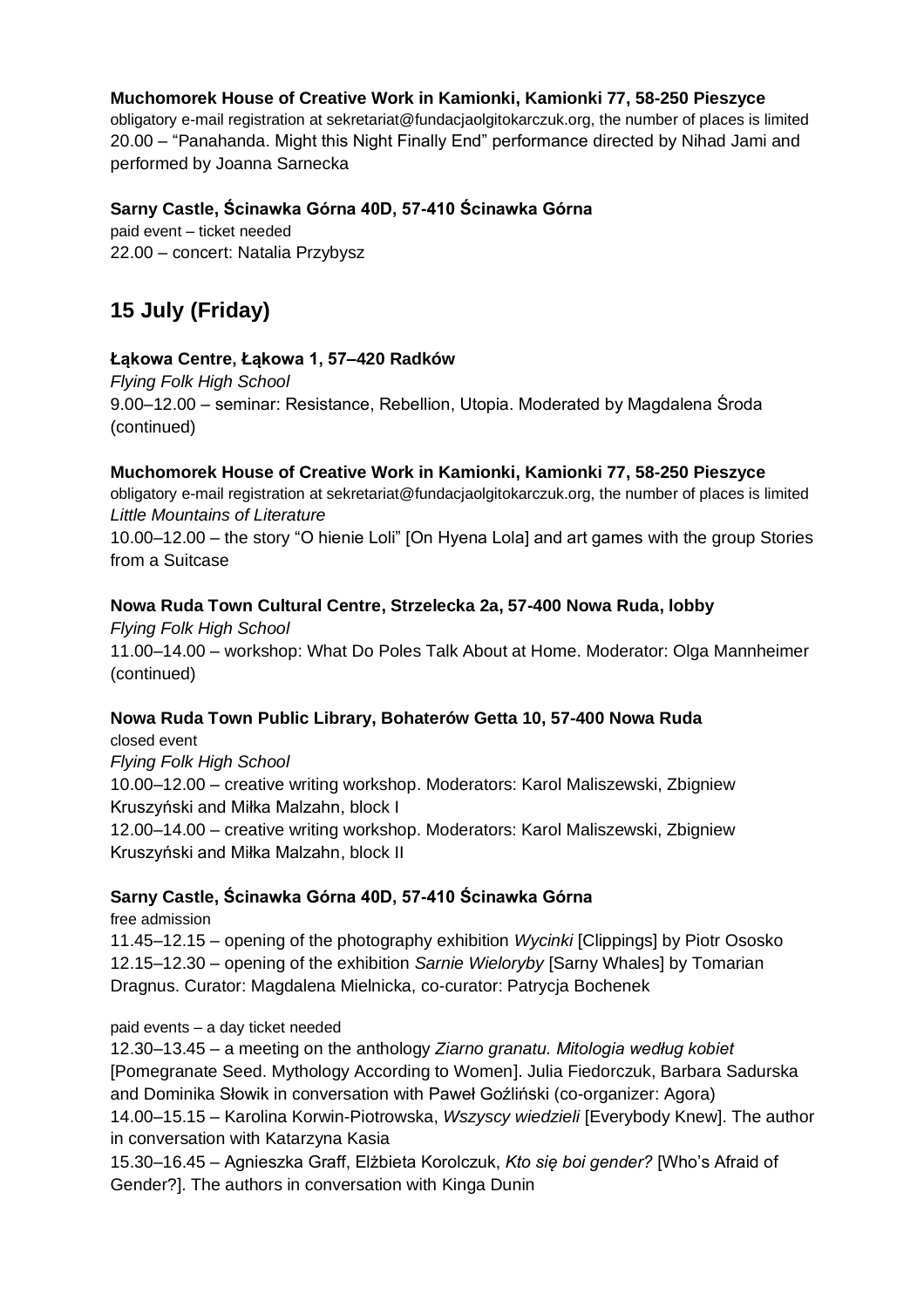17.00–18.15 – Agnieszka Szpila, *Heksy* [Witches]. The author in conversation with Katarzyna Kasia

18.30–19.45 – Manuela Gretkowska, *Mistrzyni. Powieść inspirowana życiem Lucyny Ćwierczakiewiczowej* [Mistress. A Novel Inspired by the Life of Lucyna Ćwierczakiewiczowa]. The author in conversation with Olga Wróbel 20.00–22.00 – Feminism at crossroads? The women's movement and disputes on gender: Julia Fiedorczuk, Manuela Gretkowska, Agnieszka Szpila and Magdalena Środa in conversation with Agnieszka Graff and Elżbieta Korolczuk 22.15 – concert: Raz Dwa Trzy

## **Nowa Ruda Town Cultural Centre**, **Strzelecka 2a, 57-400 Nowa Ruda, cinema room**

free admission, no entry passes needed

*Camera, Action: Lower Silesia*

20.00–22.00 – screening of an episode of the series *Lalka: Wiejskie rozrywki* [The Doll. Rural Entertainment]*,* directed by Ryszard Ber (1978). Introduction: Jagoda Szelc.

## **16 July (Saturday)**

### **Łąkowa Centre, Łąkowa 1, 57–420 Radków**

*Flying Folk High School* 9.00–12.00 – seminar: Resistance, Rebellion, Utopia. Moderated by Magdalena Środa (continued)

### **The Market Square in Nowa Ruda**

registration needed, the number of places is limited 10.00–12.00 – Getting to know urban plants – a walk around Nowa Ruda with Urszula Zajączkowska

### **Nowa Ruda Town Public Library, Bohaterów Getta 10, 57-400 Nowa Ruda**

closed event *Flying Folk High School* 10.00–12.00 – creative writing workshop. Moderators: Karol Maliszewski, Zbigniew Kruszyński and Miłka Malzahn, block III

### **Nowa Ruda District Public Library Branch no. 1, Dzikowiec**

free admission, no entry passes needed *Little Mountains of Literature* 10.30–11.45 – a meeting with Michał Rusinek

## **Nowa Ruda Town Cultural Centre, Strzelecka 2a, 57-400 Nowa Ruda, lobby**

*Flying Folk High School* 11.00–14.00 – workshop: What Do Poles Talk About at Home. Moderator: Olga Mannheimer (continued)

### **Sarny Castle, Ścinawka Górna 40D, 57-410 Ścinawka Górna**

paid events – a day ticket needed 12.00–13.15 – How to write about Holokaust? Monika Libicka, *Gela. Skarb z Archiwum Ringelbluma* [Gela. A Treasure from the Ringelblum Archive]. Magdalena Tarnowska, *Życie*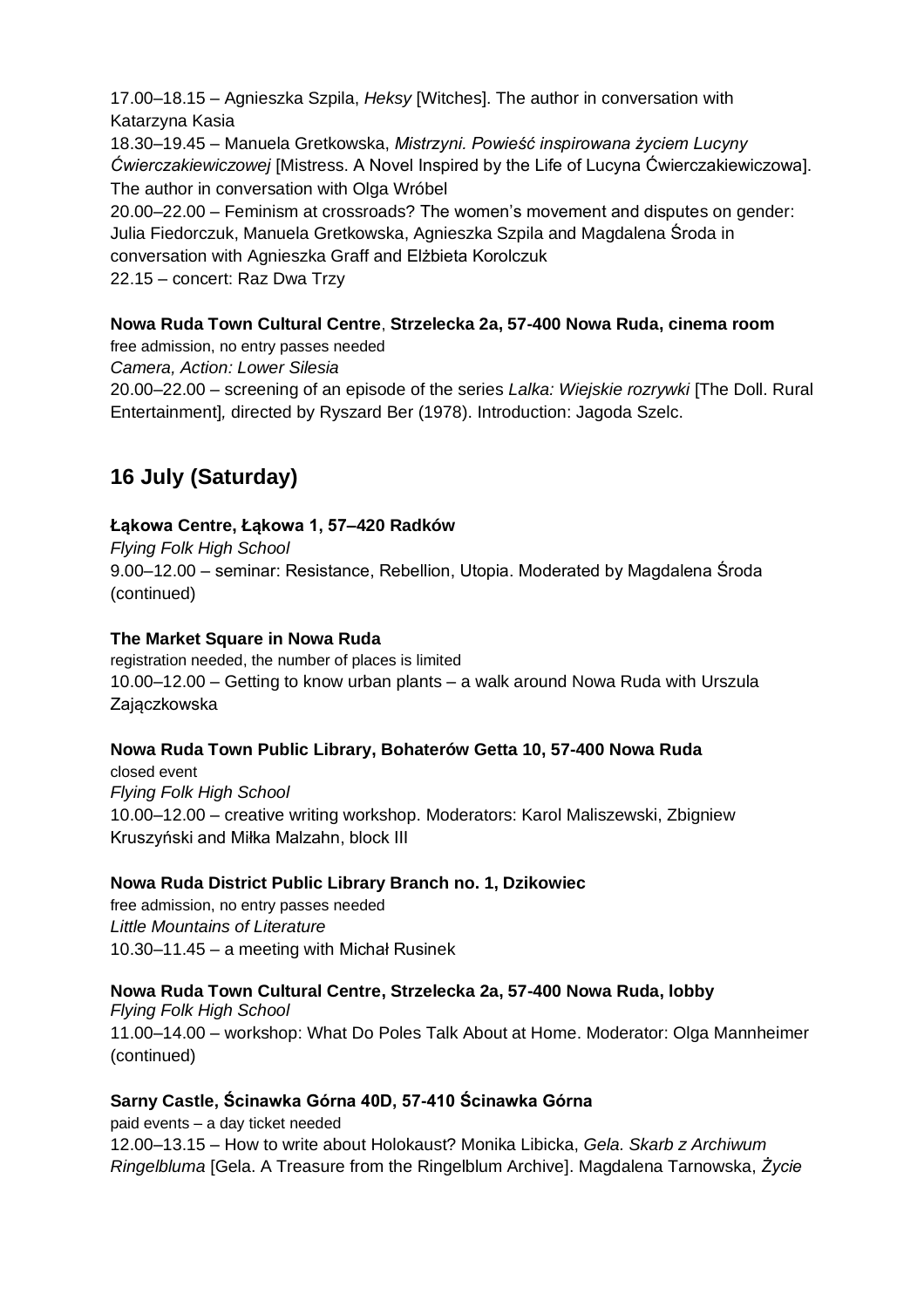*i twórczość Geli Seksztajn* [Life and Work of Gela Seksztajn]. The authors in conversation with Jacek Leociak

13.30–14.45 – Freedom of speech. Adam Bodnar, Michał Rusinek and Jakub Żulczyk in conversation with Irek Grin

15.00–16.15 – Olga Tokarczuk, *Empuzjon*. The author in conversation with Jerzy Sosnowski 16.30–17.45 – concert: Dagadana band

18.00–19.15 – *There are no poets, writers, artists – we are all soldiers*. Victoria Amelina, Tanya Malyarchuk and Natalka Sniadanko in conversation with Irek Grin

19.30–20.45 – Oksana Zabuzhko, *Planeta Piołun* [Wormwood Planet]. The author in conversation with Magdalena Rabizo-Birek

## **Nowa Ruda Town Cultural Centre, Strzelecka 2a, 57-400 Nowa Ruda**

free admission, no entry passes needed *Camera, Action: Lower Silesia* 20.00–22.00 – film screening *Magnat* (1987), directed by Filip Bajon. Introduction: Jagoda Szelc.

## **The Market Square in Nowa Ruda**

free admission 20.00 – concert: Póki Co 21.30 – concert: Wilki – on occasion of the 30th anniversary of Nowa Ruda – Broumov partnership

# **17 July (Sunday)**

8.00–13.00 – Nature knows no borders. A seminar-hike with Urszula Zajączkowska: from Bożanów, through Pasterka, to Radków

obligatory e-mail registration at sekretariat@fundacjaolgitokarczuk.org, we provide transport for the participants to Bożanów

10.00–12.00 – extremely exhausting bike excursion with Jakub Kornhauser to the observation deck on Guzowata mountain obligatory e-mail registration at sekretariat@fundacjaolgitokarczuk.org

## **Nowa Ruda Town Cultural Centre, Strzelecka 2a, 57-400 Nowa Ruda, lobby**

obligatory e-mail registration at sekretariat@fundacjaolgitokarczuk.org, the number of places is limited *Flying Folk High School*

10.00–12.00 – Ex-centre seminar. Moderation: Edwin Bendyk

## **The Market Square in Nowa Ruda**

free admission from  $10.00 \mu$ flea market" – a fair presenting handicraft, food products and art by local artists and artisans (co-organizer: Nowa Ruda Town Cultural Centre) 12.00 – performative reading of stories shared by Ukrainian war refugees staying in Nowa

Ruda, read by actors of Teatr na Faktach [Theatre on Facts]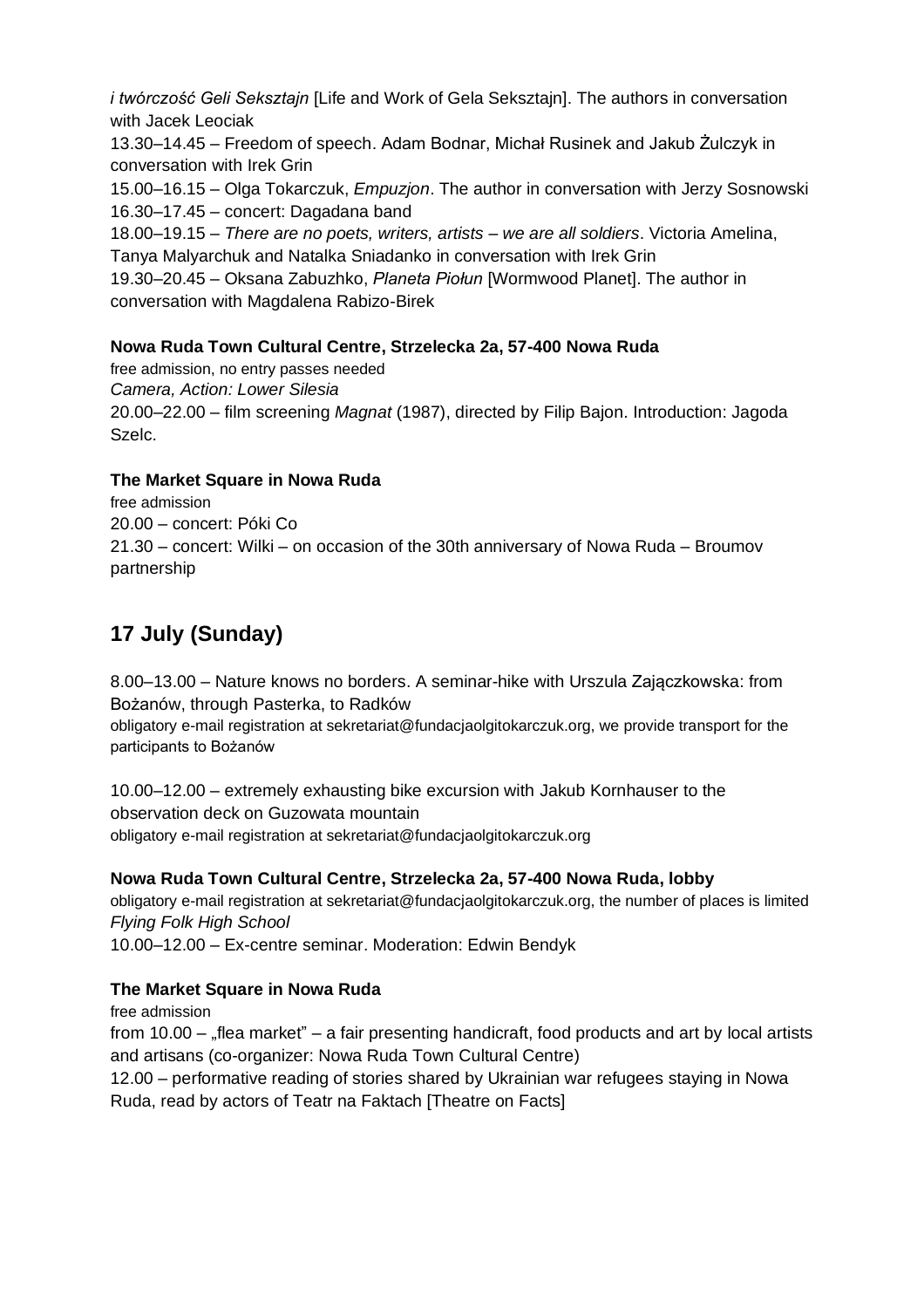## **Sarny Castle Park, Ścinawka Górna 40D, 57-410 Ścinawka Górna**

paid events – a day ticket needed

12.30–13.45 – Jakub Żulczyk, *Informacja zwrotna* [Feedback]. The author in conversation with Waldek Mazur

14.00–15.15 – Marieke Lucas Rijneveld, *Niepokój przychodzi o zmierzchu* [Anxiety Comes after Dark]. The author in conversation with Jerzy Koch (co-organizers: Embassy of the Kingdom of Netherlands and Literackie Publishers)

15.30–17.00 – Michał Heller, *Wierzę, żeby rozumieć* [I Believe to Understand]. The author in conversation with Wojciech Bonowicz

17.15–18.30 – Jacek Dukaj, *Imperium chmur* [The Cloud Empire]. The author in conversation with Edwin Bendyk (co-organizer: Literackie Publishers)

18.45–18.55 – presentation of the results of the fourth edition of the Tymoteusz Karpowicz Literary Review Competition (co-organizer: Wrocław Literature House)

19.00–20.00 – meeting on air at Nowy Świat Radio: Piotr Siemion, *Bella, ciao*. The author in conversation with Michał Nogaś

20.15–21.30 – Richard Flanagan, *The Living Sea of Waking Dreams*. The author in conversation with Michał Nogaś. Translation: Katarzyna Janusik (co-organizer: Literackie Publishers)

21.45 – concert: Plastic People of the Universe

## **Nowa Ruda Town Cultural Centre, Strzelecka 2a, 57-400 Nowa Ruda, cinema room**

free admission, no entry passes needed

*Camera, Action: Lower Silesia*

20.00–22.00 – film screening: *Jańcio Wodnik* [Johnnie Waterman] (1994), directed by Jan Jakub Kolski. Introduction: Jagoda Szelc.

# **18 July (Monday)**

## **Nowa Ruda Town Cultural Centre, Strzelecka 2a, 57-400 Nowa Ruda**

*Little Mountains of Literature* 10.00–12.00 – ceramic workshops for children

### **Nowa Ruda Town Cultural Centre, Strzelecka 2a, 57-400 Nowa Ruda, lobby**

*Flying Folk High School* 10.00–12.00 – Ex-centre seminar. Moderation: Edwin Bendyk (continued)

obligatory e-mail registration at sekretariat@fundacjaolgitokarczuk.org, the number of places is limited 10.00–12.00 – FABU game with Barbara Sadurska

## **The Market Square in Nowa Ruda**

free admission

12.00–13.00 – panel discussion Tour de Constitution. On animals in the constitution: Sylwia Gregorczyk-Abram, Zbigniew Hołdys and Karolina Kuszlewicz in conversation with Irek Grin (co-organizer: Congress of Civic Democratic Movements Foundation)

13.15–14.30 – Nature. Landscape. Identity. Jakub Małecki, Katarzyna Majbroda and Izabela Zygmunt in conversation with Hanna Schudy (co-organizer: the European Commission) 14.45–16.00 – European solidarity from the perspective of Ukrainian writers. Anne Bergman-

Tahon, Haska Shyyan and Oksana Zabuzhko in conversation with Anna Ursulenko.

Translation: Katarzyna Janusik (co-organizer: the European Commission)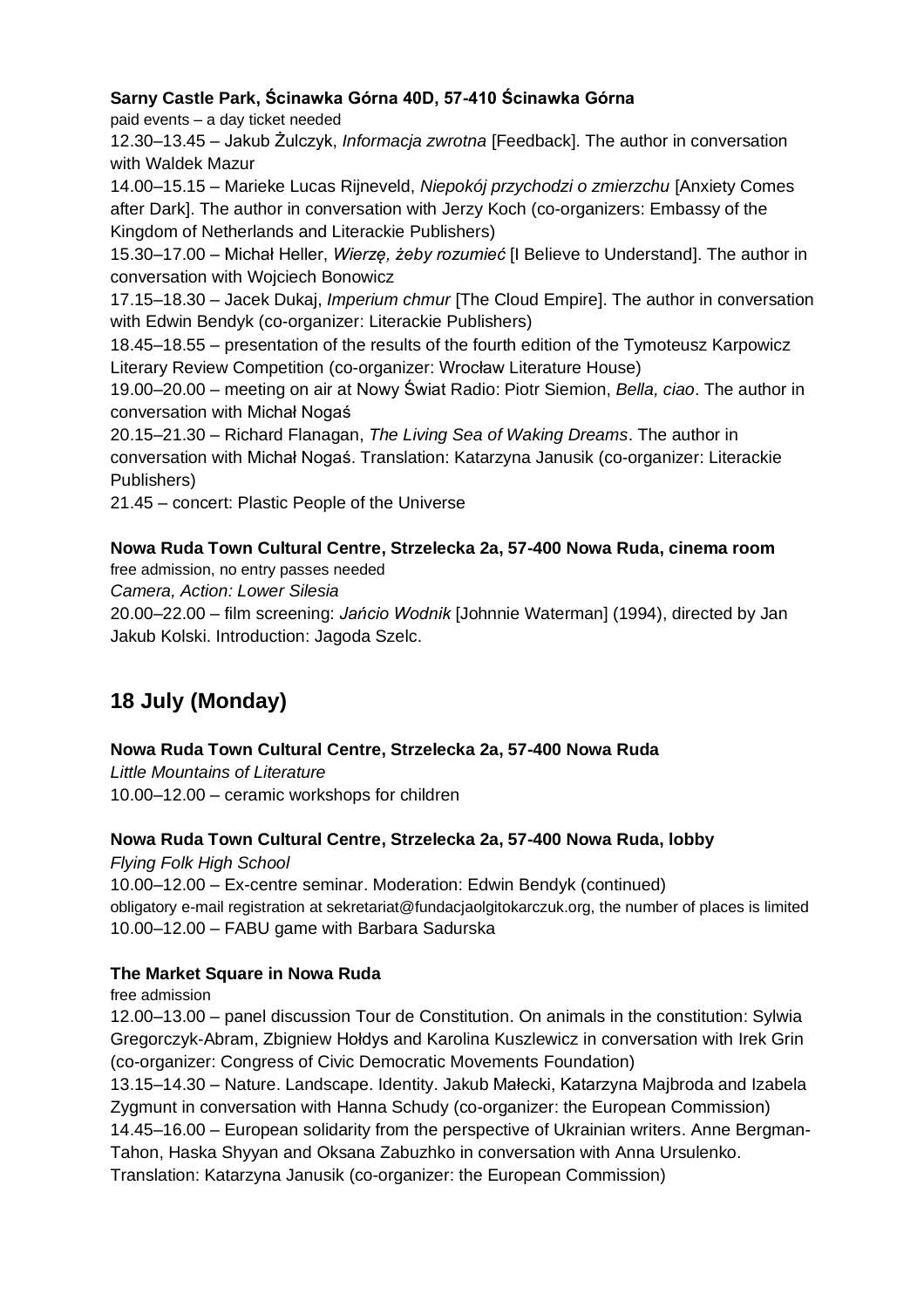16.15–17.30 – Frank Westerman, *My, człowiekowate* [We, Hominids]. The author in conversation with Paweł Goźliński. Translation: Katarzyna Janusik (co-organizers: Agora and the Embassy of the Kingdom of Netherlands)

17.45–19.00 – on occasion of the 50th anniversary of Heinrich Böll's Nobel Prize in Literature, Olga Mannheimer speaks with Böll's publisher Reinhold Neven DuMont (coorganizers: Heinrich Böll Foundation, Office of Saxony in Wrocław)

19.15–20.30 – Agnieszka Taborska, *Archipelagi Rolanda Topora* [Roland Topor's Archipelagos]. The author in con versation with Magdalena Barbaruk

21.00–22.15 – meeting on air at Nowy Świat Radio: Krzysztof Meissner, Jerzy Sosnowski. The authors speak about the book which is yet to be with Michał Nogaś

## **Nowa Ruda Library, Bohaterów Getta 10, 57-400 Nowa Ruda**

free admission, no entry passes needed *Less known Polish literature* 17.45–19.00 – Marcin Mokry, *żywe linie nowe usta* [living lines new lips]. The author in conversation with Karol Maliszewski

## **Nowa Ruda Town Cultural Centre, Strzelecka 2a, 57-400 Nowa Ruda**

free admission, no entry passes needed *Camera, Action: Lower Silesia* 20.00–22.00 – film screening: *Daas* (2011), directed by Adrian Panek. Introduction: Jagoda Szelc

## **City Municipal Library in Świdnica (square with boars), Franciszkańska 18**

free admission, no entry passes needed

17.00–18.15 – Karolina Korwin-Piotrowska, *Wszyscy wiedzieli* [Everybody Knew]. The author in conversation with Magdalena Rabizo-Birek

18.30–19.45 – Małgorzata Lebda and Urszula Zajączkowska in conversation with Waldek Mazur

# **19 July (Tuesday)**

### **Nowa Ruda District Cultural Centre in Ludwikowice Kłodzkie, Fabryczna 2, 57-450 Ludwikowice Kłodzkie**

obligatory e-mail registration at sekretariat@fundacjaolgitokarczuk.org, the number of places is limited *Flying Folk High School*

10.00–12.00 – Surrealism seminar. Moderators: Agnieszka Taborska and Marcin Giżycki

### **Nowa Ruda Town Cultural Centre, Strzelecka 2a, 57-400 Nowa Ruda, lobby**

*Flying Folk High School* 10.00–12.00 – Ex-centre seminar. Moderation: Edwin Bendyk (continued)

### **Ludwikowice Gallery, Główna 65, 57-450 Ludwikowice Kłodzkie**

free admission

13.30–14.45 – *I don't give a damn about small towns*. 90th anniversary of Andrzej Bursa's birth. Wojciech Bonowicz, Ilona Witkowska and Agnieszka Wolny-Hamkało in conversation with Karol Maliszewski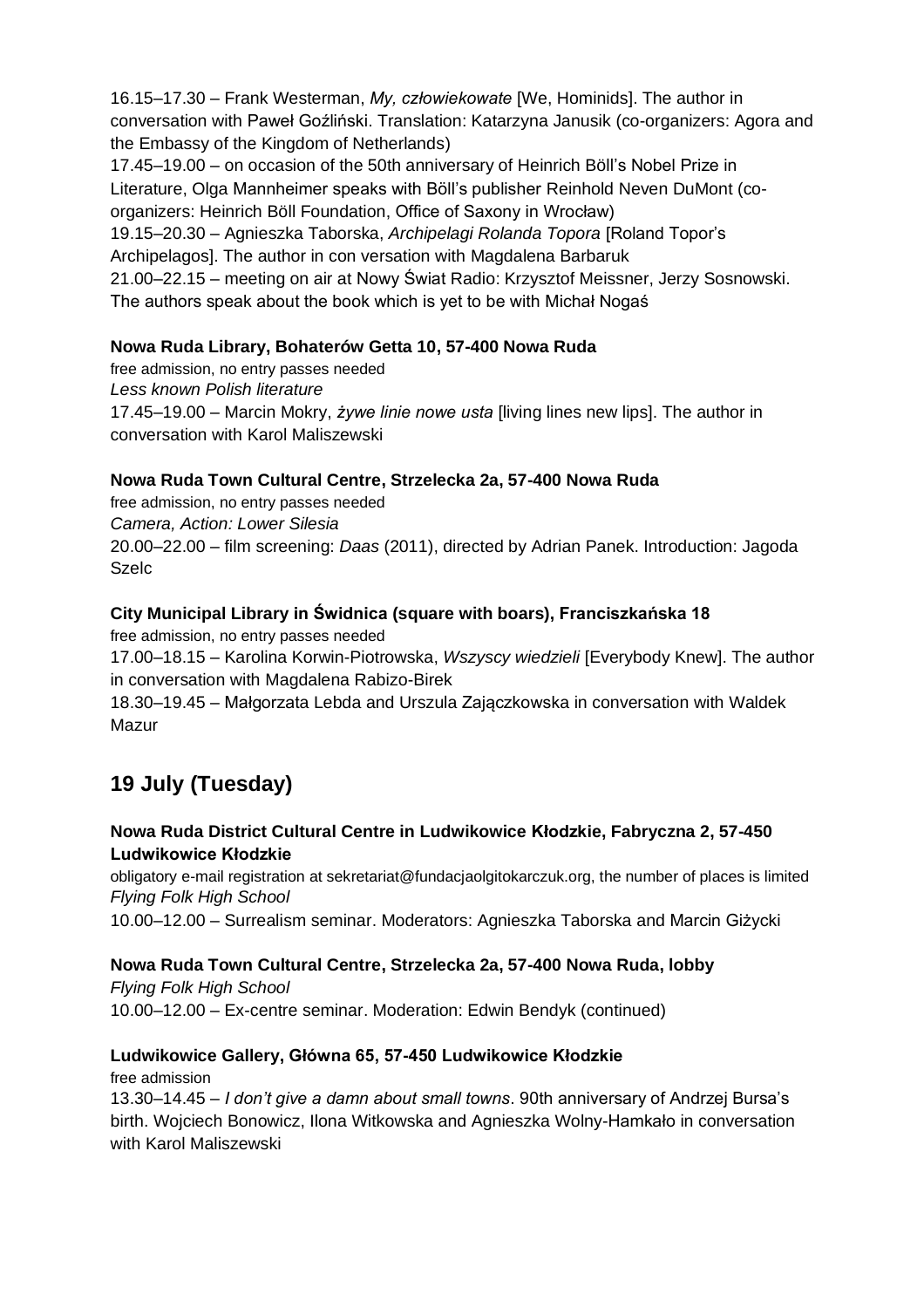15.00–17.00 – reading of poems by Ukrainian authors by Anna Adamowicz, Maciej Bobula, Wojciech Bonowicz, Ewa Jarocka, Małgorzata Lebda, Karol Maliszewski, Marcin Mokry and Urszula Zajączkowska

17.15–18.30 – Happy people. Kateryna Babkina in conversation with Katarzyna Janusik. Translation: Anna Ursulenko

18.45–20.00 – Lili Fuchsberg, *Listy do mojej siostry 1947–1973* [Letters to My Sister 1947– 1973]. The author in conversation with Urszula Glensk

20.15–21.30 – Anna Bikont, *Cena. W poszukiwaniu żydowskich dzieci po wojnie* [The Price. Searching for Jewish Children after the War]. The author in conversation with Jacek Leociak

#### **City Municipal Library in Świdnica (square with boars), Franciszkańska 18** free admission

17.00–18.15 – Piotr Siemion, *Bella, ciao*. The author in conversation with Waldek Mazur 18.30–19.45 – *Holland. Biografia od nowa* [Holland. Biography Anew]. Agnieszka Holland in conversation with her biographer Karolina Pasternak

20.00–21.15 – Lech Moliński, Jerzy Wypych, *Nikt nie woła, każdy pamięta. Filmowy Dolny Śląsk* [No One Calls, Every One Remembers. Cinematic Lower Silesia]. The authors in conversation with Jan Pelczar (co-organizers: Wrocław Literature House and Warstwy Publishers)

*Camera, Action: Lower Silesia*

21.30–23.00 – film screening: *Wszystko dla mojej matki* [All About My Mother] (2019), directed by Małgorzata Imielska. Introduction: Jagoda Szelc.

# **20 July (Wednesday)**

## **Nowa Ruda District Cultural Centre in Ludwikowice Kłodzkie, Fabryczna 2, 57-450 Ludwikowice Kłodzkie**

*Flying Folk High School*

10.00–12.00 – Surrealism seminar. Moderators: Agnieszka Taborska and Marcin Giżycki (continued)

### **Radków, the Town Hall basement, Rynek 1, 57-420 Radków**

free admission, no entry passes needed 14.00–15.15 – Forbidden history of Lower Silesia. Palaces you can't see anymore… Hannibal Smoke in conversation with Hannibal Smoke

## **The Market Square in Radków**

free admission

15.30–16.45 – Karolina Jaklewicz, *Czarne łabędzie, biały puch* [Black Swans, White Down]. The author in conversation with Wojciech Bonowicz (co-organizers: Wrocław Literature House and Warstwy Publishers)

17.00–18.15 – meeting with authors of books nominated in the 2nd edition of the Hestia Literary Journey competition (the nominees will be announced on 20 June and immediately included in the programme; co-organizers: Hestia Artistic Journey and Wisława Szymborska Foundation)

18.30–19.45 – *Holland. Biografia od nowa* [Holland. Biography Anew]. Agnieszka Holland in conversation with her biographer Karolina Pasternak